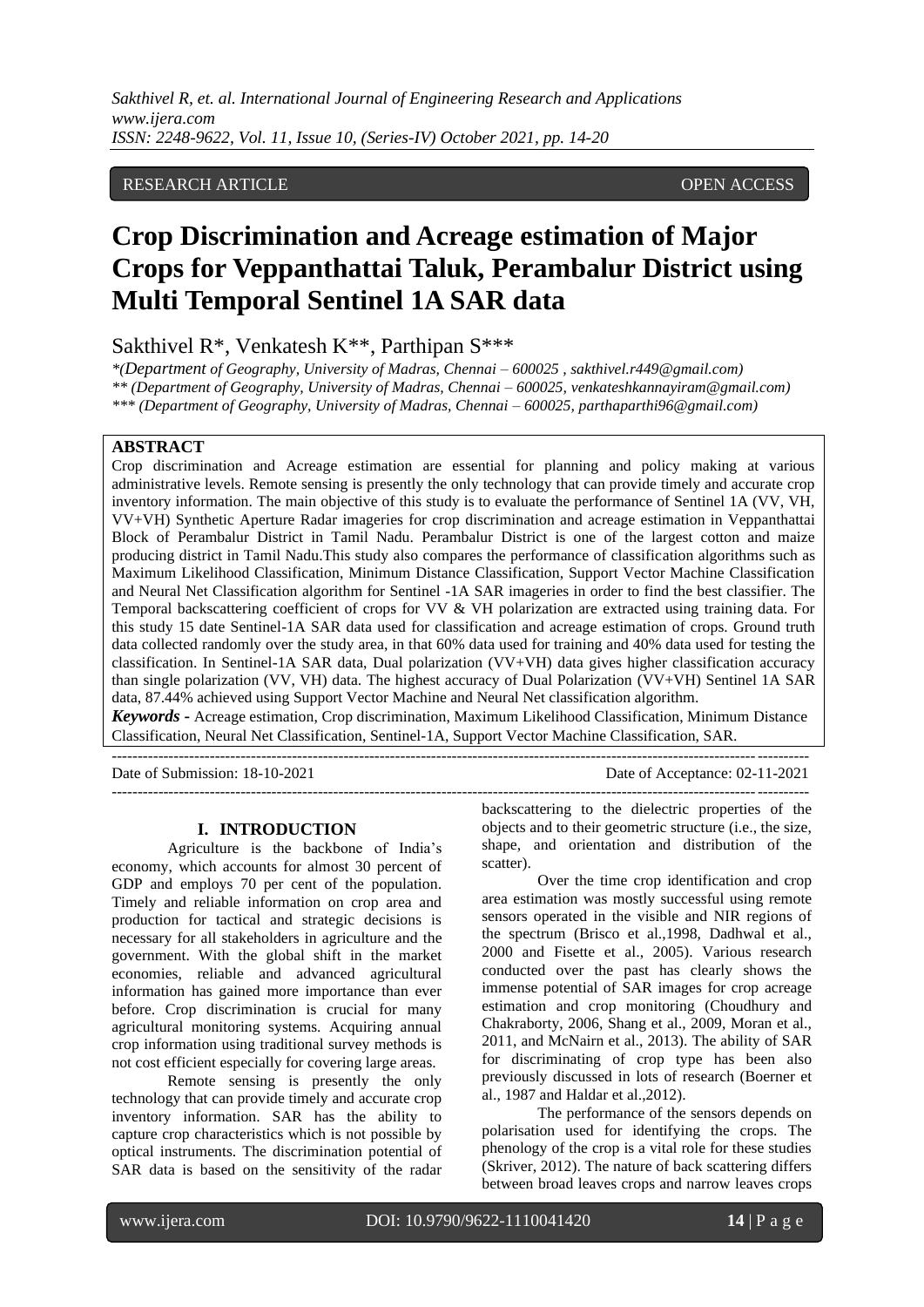*Sakthivel R, et. al. International Journal of Engineering Research and Applications www.ijera.com ISSN: 2248-9622, Vol. 11, Issue 10, (Series-IV) October 2021, pp. 14-20*

(Bargiel & Herrmann, 2011). Crops with broader leaves usually have higher backscattering than crops with narrow leaves (Macelloni, et al., , 2001). Recently in the Perambalur region some research was conducted in the aim of crop acreage estimation (Ashmitha Nihar M et all., 2019 and Ramalingam K et all., 2019).

## **II. OBJECTIVE**

The primary aim and objective of this study is to evaluate the performance of Multitemporal Sentinel 1A SAR imagery for crop discrimination and acreage estimation in Veppanthattai Block of Perambalur District in Tamil Nadu and also find the best classifier among the four-classification algorithm such as Maximum Likelihood, Minimum Distance, Support Vector Machine and Neural Net Classification algorithm.

## **III. MATERIALS AND METHODS 3.1 STUDY AREA**

Veppanthattai block of Perambalur District is a centrally located inland area of Tamil Nadu. This area is located between 11°16' N to 11°31' N and 78°38' E to 79°0' E, covering an area of 580 sq.km. It has an agricultural area of 432 sq.km. This Veppanthattai block has 39 revenue villages. The mean yearly precipitation of territory is 908 mm, in which 475 mm is received from North East Monsoon, and 314 mm is received from South West Monsoon. The atmosphere is hot, sub moist to semidry. The mean yearly most extreme and least temperature are 32.60˚C and 22.20˚C, respectively. Black cotton soil, clay loam, and red sandy soil are the predominant soil types. In this area, significant crops grown are Cotton, Maize, Paddy, Tapioca, Sorghum, Onion, Groundnut, and Sesamum. Here, cotton and maize are the dominant crops.



Figure 1. Map of the study area

#### **3.2 DATA USED**

In this research, Level -1 Ground Range Detected (GRD) sentinel -1 C-band (5.405 GHz) data collected in the Interferometric Wide Swath (IW) mode was used. This mode permits the combination of a large swath width (250 km) with a moderate geometric resolution (10 m). Moreover, it has dual polarization capability (HH+HV or VV+VH) that can provide more ground surface information. 15 SAR images have been used for the period from October 2019 to January 2020, which are freely available from the European Space Agency (ESA) through Sentinels Scientific Data Hub (https://scihub.esa.int/dhus/). The time interval of the acquired images was 12 days. The IW mode is the default acquisition mode over land.

Ground Truth data randomly collected in the study area of the Veppanthattai block during the vegetative stage. In this data, 60% of data is used for training the classification process, and 40% data is used for testing the classifier results.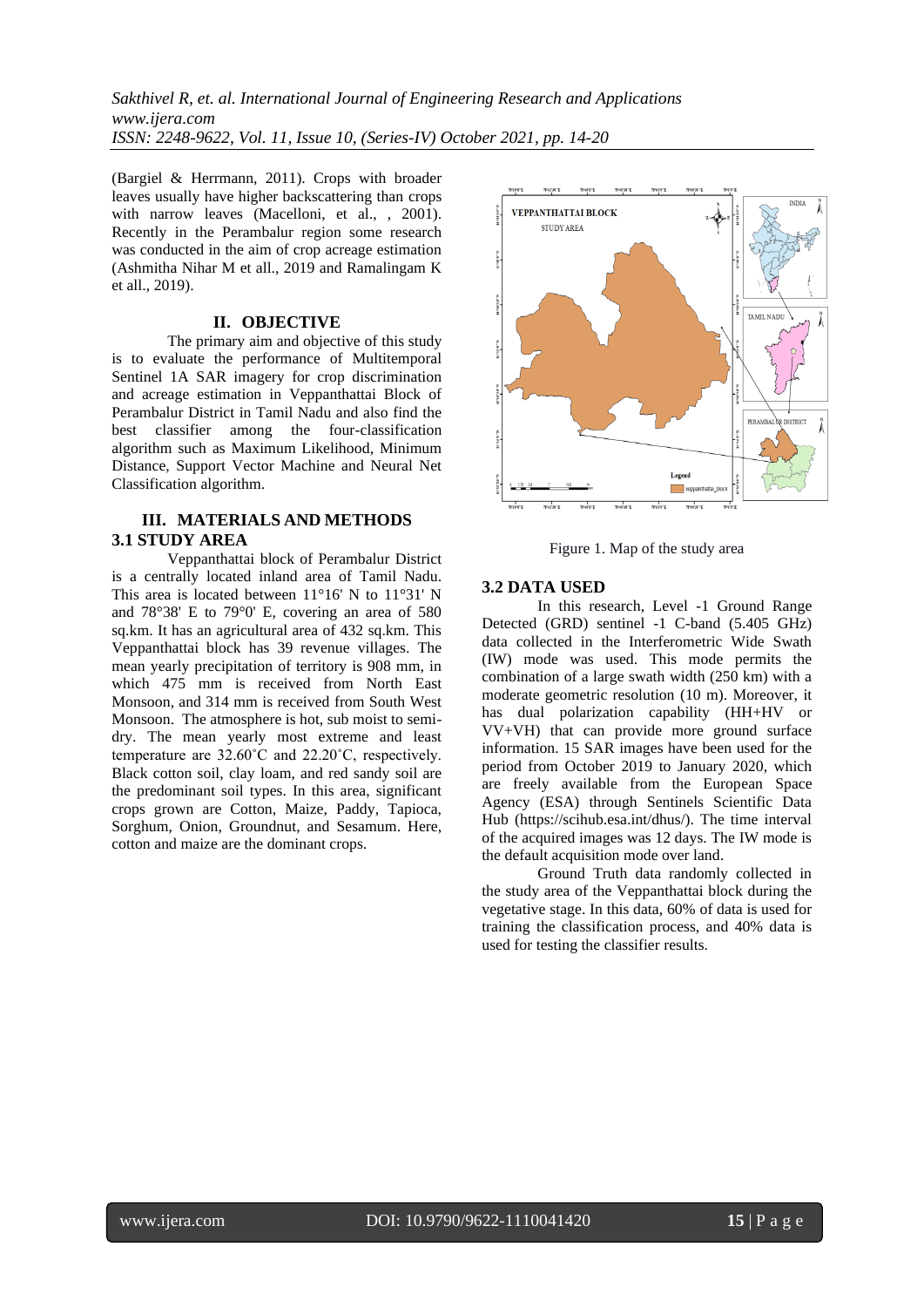

# **IV. METHODOLOGY**

#### Figure 2. Methodology

The agricultural extent of the study is extracted from the base map, and the raster images were subsetted to an agricultural extent. Subsetting of raster data reduces the time in further processing.The orbit file correction was carried out to update the metadata with precise orbit vectors. Radiometric correction is processed using bi-linear interpolation to calibrate the pixel values. These calibrated images are maintained as an intensity image for further processing. The geometric correction process was applied to the image using the Range Doppler Terrain method. Re-sampling was carried out using the Nearest Neighbor Algorithm to closely preserve the spectral integrity of the image pixel. The images were co-registered with the first date master image. Then multi temporal images were layer stacked separately - VV, VH, and combined VV+VH polarization by maintaining the order from 11th August 2019 to 26th January 2020.

Finally, multi temporal speckle filtering was performed. After speckle filtering sentinel, 1A SAR images values are converted into decibels using the linear to dB conversion tool and exported as geotiff for further processing.

For training and validation, a ground survey was conducted during January 2020 in the study area. Random sampling methods are used to assign separate training (60%) and validation (40%) datasets from the ground reference data collected during the field observations. For all the classification methods, the same set of training samples and validation samples are maintained.

Maximum Likelihood, Minimum Distance,<br>Vector Machine, and Neural Net Support Vector Machine, and Neural Net Classification methods were performed for classifying the crops using 60% training set data. Accuracy assessment was done using a 40% Test data set. This Error matrix and Kappa statistics were used to evaluate and compare the accuracy of these methods. Finally, the acreage of all crops was estimated in that study area.

## **V. RESULTS AND DISCUSSIONS 5.1 RADAR BACKSCATTERING COEFFICIENT**

The Sentinel 1A SAR Data Collected during the entire cropping period from August 2019 to January 2020. The minimum, maximum, and mean temporal backscattering signature for Vertical-Vertical (VV) and Vertical-Horizontal (VH) polarized SAR data for all major crops of Veppanthattai taluk such as Cotton, Maize, Paddy, and Tapioca were derived.



Figure 3: Temporal backscattering of all crops for VV Polarization



Figure 4: Temporal backscattering of all crops for VH Polarization

#### **5.2 VH POLARIZATION**

In VV Polarization, highest Classification accuracy is achieved by Support Vector Machine Classification followed by Maximum Likelihood Classification, Neural Net classification, and Minimum Distance Classification.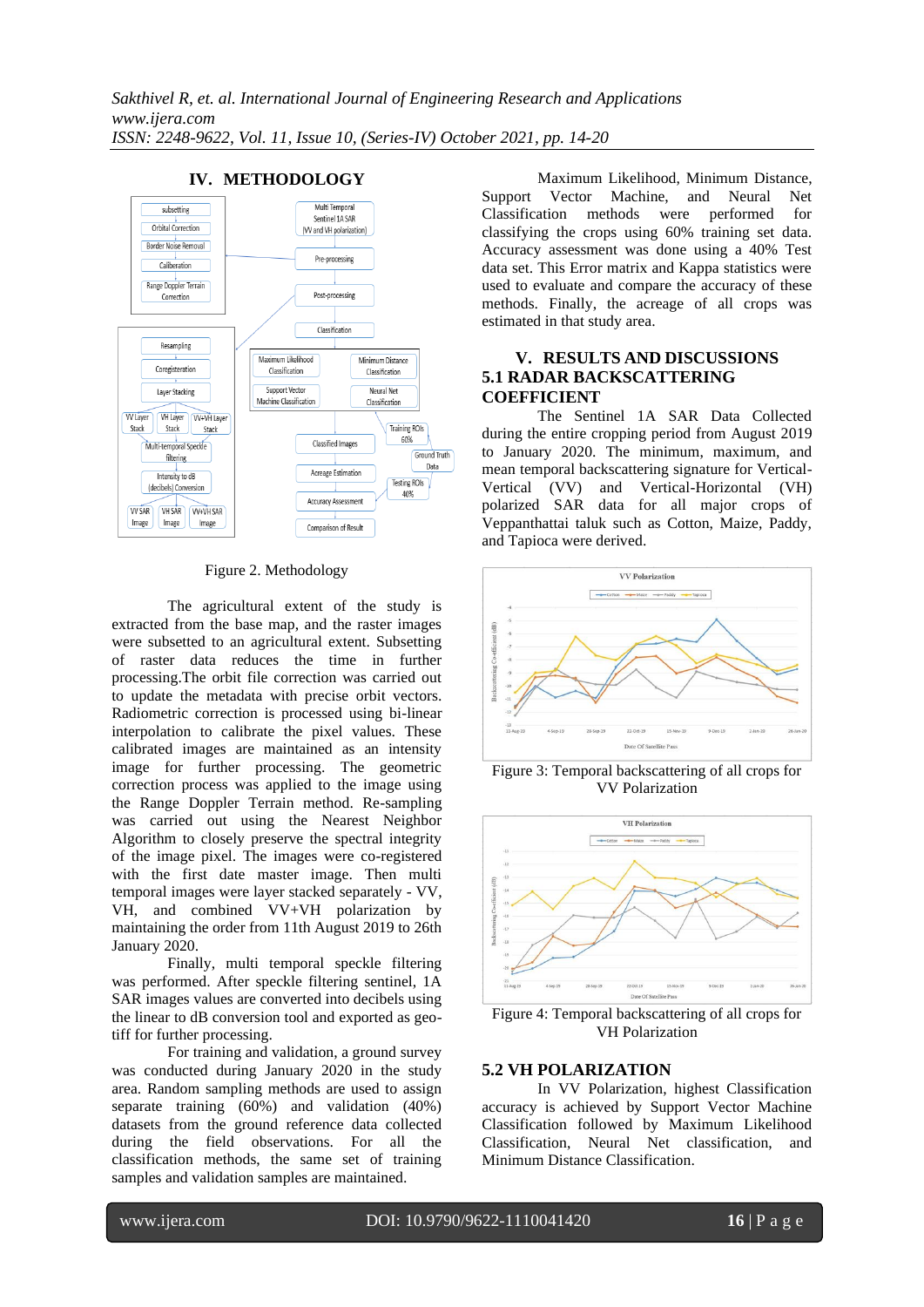# *Sakthivel R, et. al. International Journal of Engineering Research and Applications www.ijera.com ISSN: 2248-9622, Vol. 11, Issue 10, (Series-IV) October 2021, pp. 14-20*

Support Vector classification algorithm gives overall accuracy of 81.57% and kappa coefficient of 0.74, Likewise Maximum Likelihood classification gives overall accuracy of 78.92% and kappa coefficient of 0.70, Neural Net classification algorithm gives overall accuracy of 75.86% and kappa coefficient of 0.66, and Minimum Distance Classification algorithm gives overall accuracy of 73.53% and kappa coefficient of 0.70.<br>VV Polarized imagerie

Polarized imageries Accuracy Assessment and Acreage estimation are listed in table 2.

| Classificati      | Accuracy |          | <b>Acreage Estimation</b> |          |    |     |         |
|-------------------|----------|----------|---------------------------|----------|----|-----|---------|
| on                | Assessme |          | (Hectares)                |          |    |     |         |
| Algorithm         | nt       |          |                           |          |    |     |         |
|                   | Ove      | Ka       | Co                        | M        | Pa | Ta  | Oth     |
|                   | rall     | ppa      | tto                       | ai       | dd | pio | er      |
|                   | Acc      | coe      | n                         | ze       | y  | ca  | cro     |
|                   | ura      | ffic     |                           |          |    |     | ps      |
|                   | cy       | ient     |                           |          |    |     |         |
| Maximum           | 78.      | 0.7      | 89                        | 21       | 22 | 38  | 103     |
| Likelihood        | 92       | $\theta$ | 42.                       | 34       | 05 | 8   | 24.     |
| Classificati      |          |          | $\overline{2}$            | 0.       |    |     | 8       |
| on                |          |          |                           | 8        |    |     |         |
| Minimum           | 73.      | 0.6      | 59                        | 15       | 14 | 35  | 406     |
| Distance          | 53       | 5        | 61.                       | 12       | 47 | 85. | $0.8\,$ |
| Classificati      |          |          | 2                         | $\theta$ | 2  | 6   |         |
| on                |          |          |                           |          |    |     |         |
| <b>Neural Net</b> | 75.      | 0.6      | 98                        | 16       | 43 | 28  | 920     |
| Classificati      | 86       | 6        | 92.                       | 93       | 20 | 51. | 1.6     |
| on                |          |          | 8                         | 4.       |    | 2   |         |
|                   |          |          |                           | 4        |    |     |         |
| Support           | 81.      | 0.7      | 93                        | 15       | 48 | 23  | 109     |
| Vector            | 57       | 4        | 74.                       | 68       | 38 | 32. | 72.     |
| Machine           |          |          | 4                         | 1.       | .4 | 8   | 8       |
| Classificati      |          |          |                           | 6        |    |     |         |
| on                |          |          |                           |          |    |     |         |

Table 2: Accuracy Assessment and Acreage Estimation for Sentinel 1A SAR - VV Polarization data.



Maximum Likelihood



Neural Net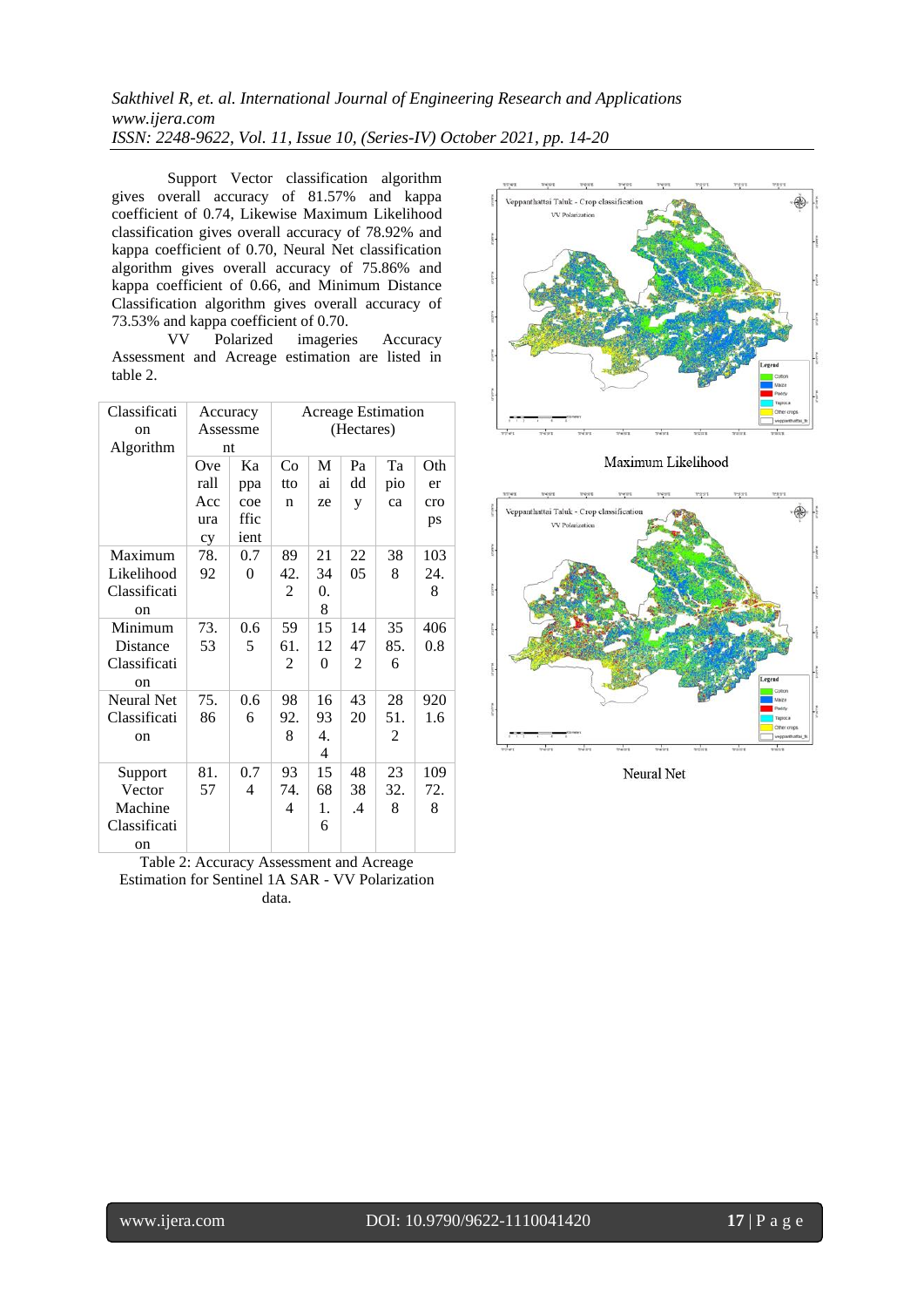

Minimum Distance



Support Vector Machine

Figure 6: Classified images using different classification algorithm for VV polarization

# **5.3 VV+VH POLARIZATION**

In Dual Polarization (VV+VH) of Sentinel 1A SAR data, highest Classification accuracy achieved by Support Vector Machine Classification and Neural Net Classification followed by Minimum Distance Classification, and Maximum Likelihood Classification.

Support Vector Machine and Neural Net classification algorithm gives overall accuracy of 87.44% and kappa coefficient of 0.82, Likewise Minimum Distance Classification gives overall accuracy of 85.27% and kappa coefficient of 0.79, and Maximum Likelihood classification algorithm

gives overall accuracy of 84.87% and kappa coefficient of 0.78.

The Dual Polarization SAR data gives higher classification accuracy than single polarization imagery such as VV and VH polarization data.

The Dual (VV+VH) Polarized imageries Accuracy Assessment and Acreage estimation are listed in table 3.

| Classificati<br><sub>on</sub><br>Algorithm | Accuracy<br>Assessmen<br>t |      | <b>Acreage Estimation</b><br>(Hectares) |          |     |                |     |
|--------------------------------------------|----------------------------|------|-----------------------------------------|----------|-----|----------------|-----|
|                                            | Over                       | Ka   | Co                                      | Ma       | Pad | Ta             | Oth |
|                                            | all                        | ppa  | tto                                     | ize      | dy  | pio            | er  |
|                                            | Acc                        | coe  | n                                       |          |     | ca             | cro |
|                                            | urac                       | ffic |                                         |          |     |                | ps  |
|                                            | y                          | ient |                                         |          |     |                |     |
| Maximum                                    | 84.8                       | 0.7  | 12                                      | 200      | 86. | 44             | 105 |
| Likelihood                                 | 7                          | 8    | 44                                      | 88       | 4   |                | 40. |
| Classificati                               |                            |      | 1.6                                     |          |     |                | 8   |
| on                                         |                            |      |                                         |          |     |                |     |
| Minimum                                    | 85.2                       | 0.7  | 76                                      | 187      | 101 | 17             | 483 |
| Distance                                   | 7                          | 9    | 03.                                     | 92       | 95. | 70.            | 8.4 |
| Classificati                               |                            |      | 2                                       |          | 2   | 8              |     |
| <sub>on</sub>                              |                            |      |                                         |          |     |                |     |
|                                            |                            |      |                                         |          |     |                |     |
| <b>Neural Net</b>                          | 87.4                       | 0.8  | 11                                      | 177      | 505 | 16             | 764 |
| Classificati                               | $\overline{4}$             | 2    | 01<br>6                                 | 98.<br>4 | 4.4 | 84.<br>8       | 6.4 |
| <sub>on</sub>                              |                            |      |                                         |          |     |                |     |
|                                            |                            |      |                                         |          |     |                |     |
| Support                                    | 87.4                       | 0.8  | 12                                      | 161      | 691 | 11             | 673 |
| Vector                                     | 4                          | 2    | 31                                      | 13.      | 2   | 23.            | 9.2 |
| Machine                                    |                            |      | 2                                       | 6        |     | $\overline{2}$ |     |
| Classificati                               |                            |      |                                         |          |     |                |     |
| <sub>on</sub>                              |                            |      |                                         |          |     |                |     |

Table 3: Accuracy Assessment and Acreage Estimation for Sentinel 1A SAR – Dual Polarization (VV+VH) Polarization data.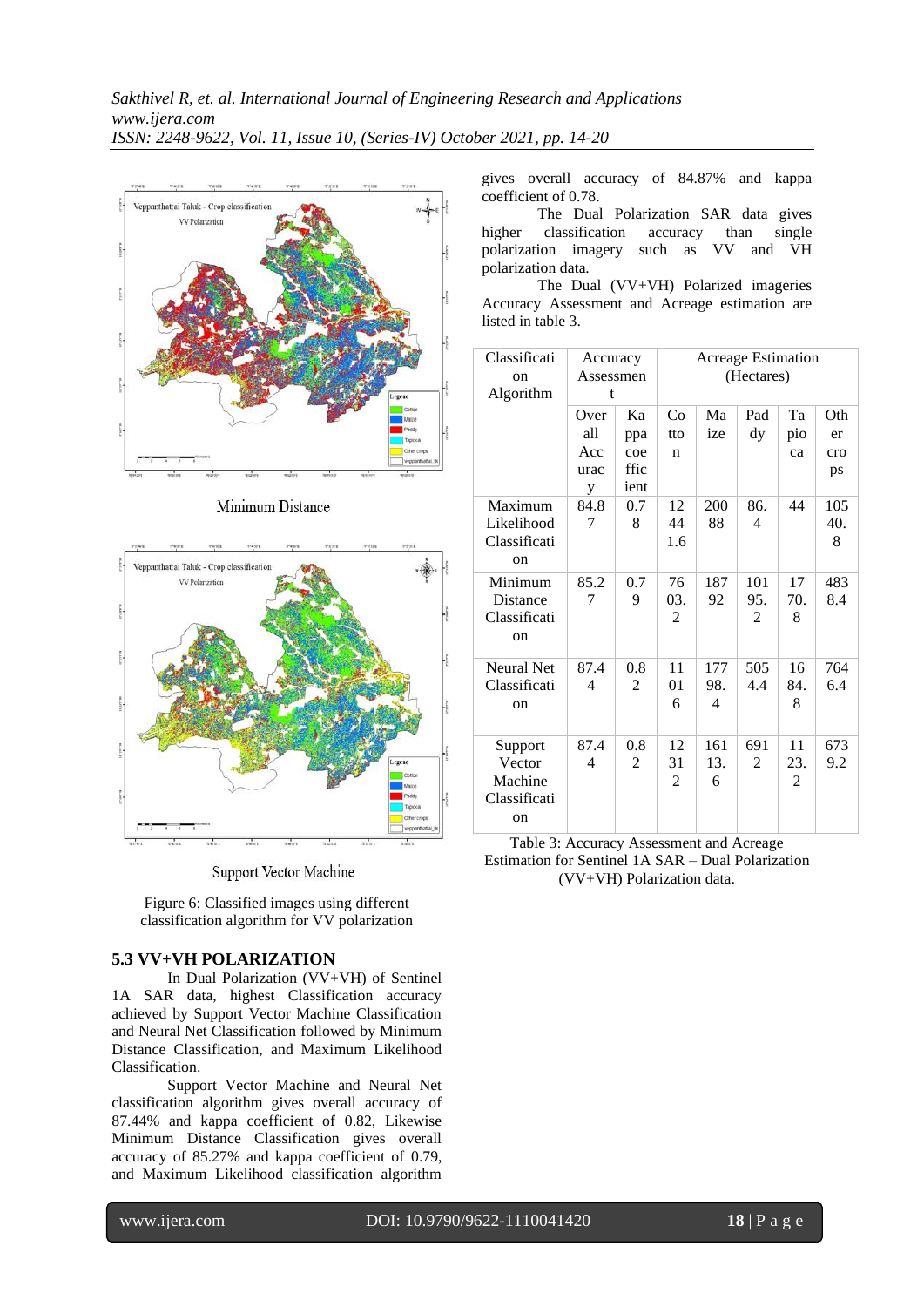

Maximum Likelihood





Minimum Distance



Figure 7: Classified images using different classification algorithm for VV+VH polarization

## **VI. CONCLUSION**

It is apparent from the current examination, due to its weather penetrating capability and high temporal resolution of Sentinel 1-A SAR data, it can be well used for discrimination of major crops such as cotton, maize, paddy, and tapioca, which captures the complete phenology of the crops during the cropping period. It will not be possible in optical data because of the limitation of generating temporal cloud-free optical data. From the present study, in Multitemporal SAR Data Classification, Dual polarized (VV+VH) data gives higher classification accuracy than single polarized data (VV, VH).

Among the four classifiers in Single Polarized data (VV, VH), the highest classification accuracy is achieved through Support Vector Machine Classification Algorithm, and in Dual polarized data, the highest classification accuracy (87.44%) is achieved through Support Vector Machine and Neural Net Algorithm. Based on pixel counts, the acreage of crops is estimated for each classification.

#### **REFERENCES**

- [1]. Ashmitha Nihar, M., Mohammed Ahamed, J., Pazhanivelan, S., Kumaraperumal, R., & Ganesha Raj, K. Estimation of Cotton and Maize Crop Area in Perambalur District of Tamil Nadu Using Multi-Date SENTINEL-1A SAR Data. International Archives of the Photogrammetry, Remote Sensing and Spatial Information Sciences, 42(3/W6), 2019.
- [2]. Bargiel, D., & Herrmann, S. Multi-Temporal Land- Cover Classification of Agricultural Areas in Two European Regions with High Resolution Spotlight TerraSAR-X Data.